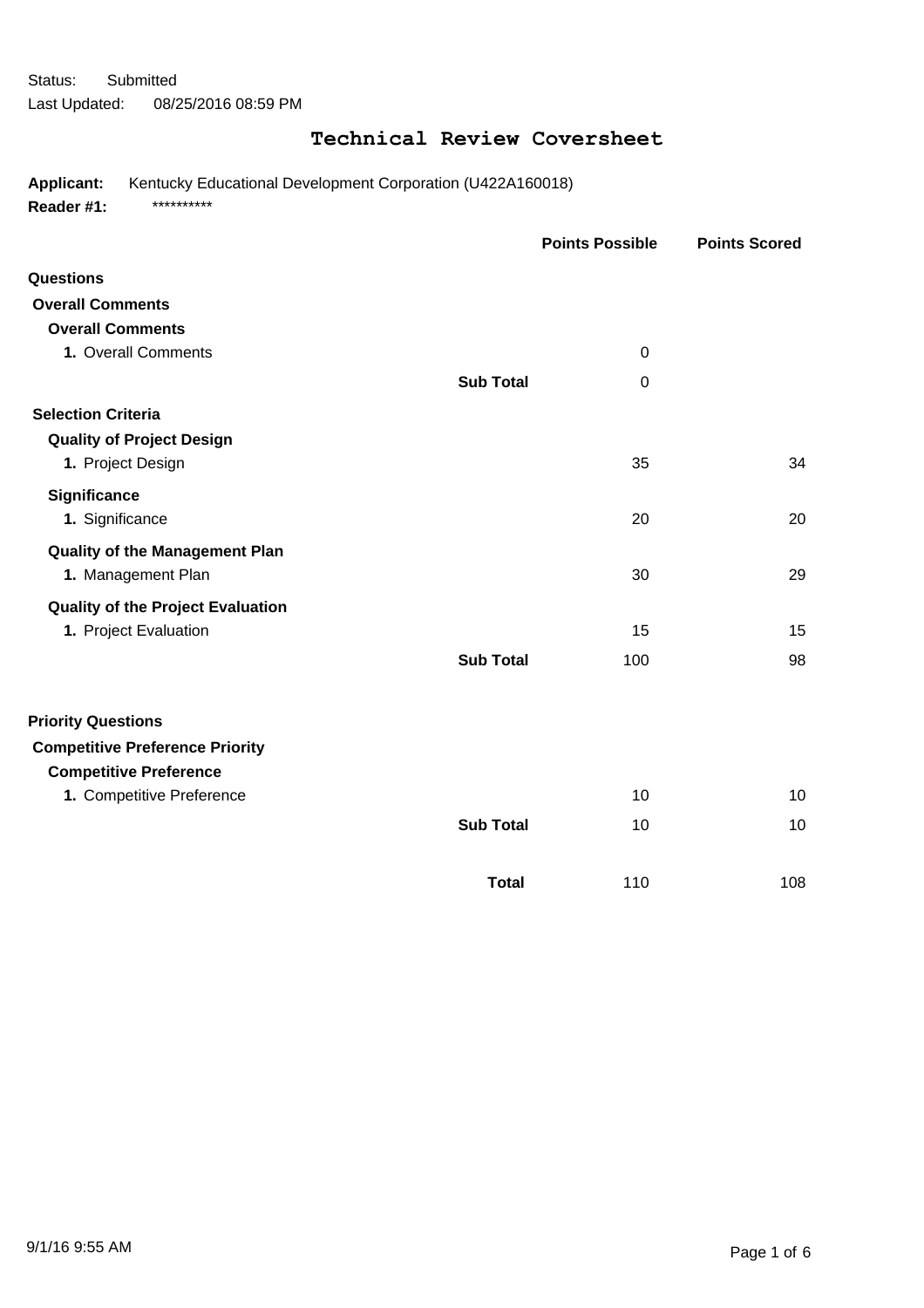## **Technical Review Form**

## **Panel #4 - Academies - 4: 84.422A**

**Reader #1:** \*\*\*\*\*\*\*\*\*\* **Applicant:** Kentucky Educational Development Corporation (U422A160018)

### **Questions**

### **Overall Comments - Overall Comments**

## **1. Please enter your overall comments for this application.**

### **General:**

The application includes explicit information on every aspect of the design of the PA and CA. The partners identified have an outstanding reputation for providing resources to teachers. The information provided on school districts with high needs demonstrates the need and potential benefit for students and teachers. The proposal is commended for its sensitivity to special needs students with disabilities.

The instructional design includes experiential learning activities, projects, and discussions. The criteria for student progress in content knowledge is commended. Two of the unique benefits of this application are the Advisory Council and the incremental design of the professional development throughout the year.

The selection of students for the CA is rigorous and it is not clear if marginal students will be able to satisfy the requirements of writing essays and submitting at Capstone project in the limited time scheduled.

## **Reader's Score:**

### **Selection Criteria - Quality of Project Design**

**Quality of the Project Design 1.**

**In determining the quality of the design of the proposed project, the Secretary considers the following factors:**

 **(i) The extent to which the proposed project represents an exceptional approach to the priority or priorities established for the competition.**

 **(ii) The extent to which the services to be provided by the proposed project involve the collaboration of appropriate partners for maximizing the effectiveness of project services.**

 **(iii) The extent to which the design of the proposed project reflects up-to-date knowledge from research and effective practice.**

### **Strengths:**

The project design represents an exceptional approach for meeting the needs of students with limited success in school through opportunities for experiential learning through simulations. The use of simulations, debates, presentations, and capstone projects support historical literacy, and the development of long-term cognitive memory in the classroom. These strategies help students to connect different events and scaffold the learning experience through reading, speaking, and writing. Significant attention is also given to Civics through landmark legislation in the historical context of events.

The list of partnerships with academic and historical institutions is very strong and the documentation on the effectiveness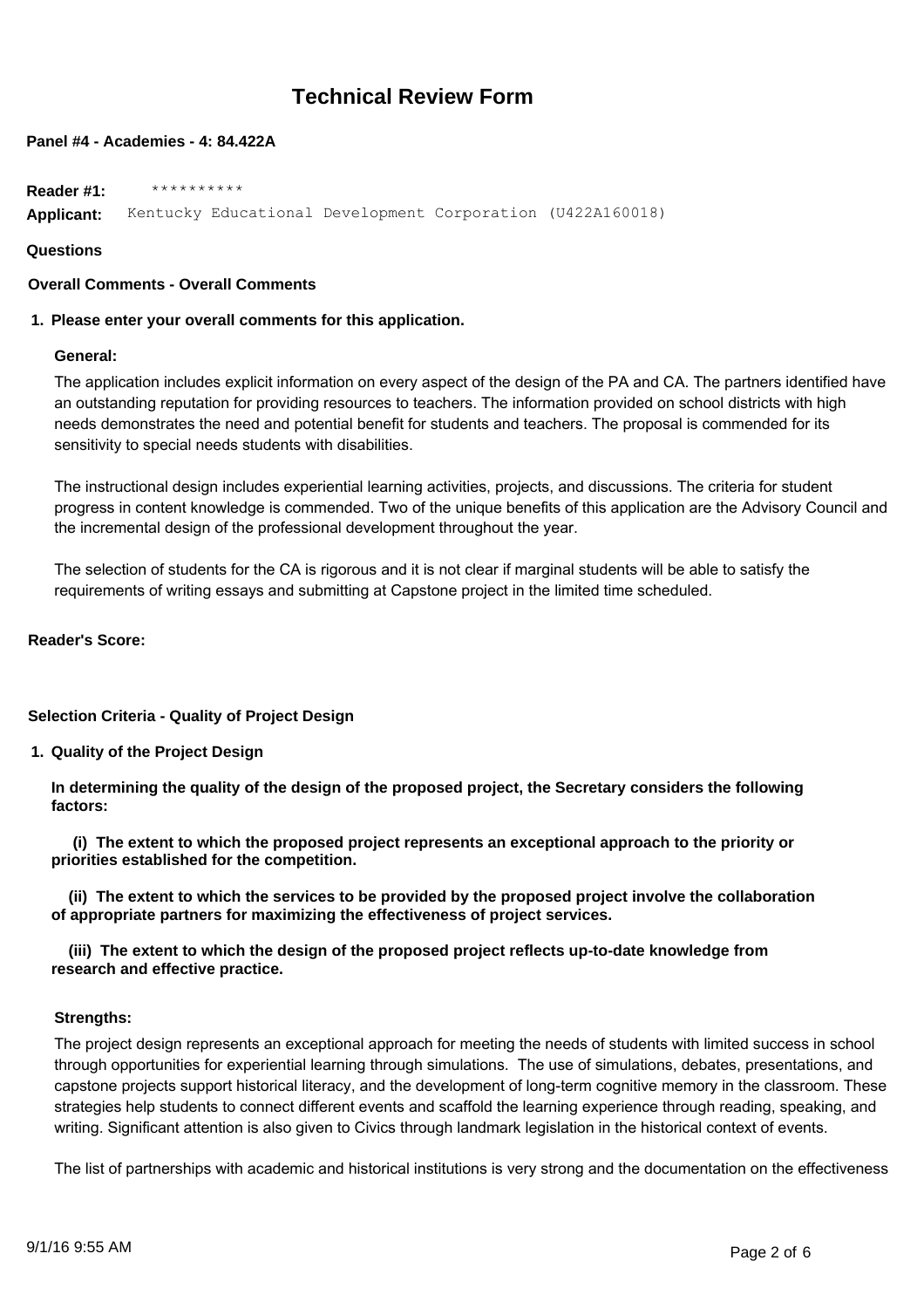of incremental throughout the year is convincing.

Opportunities to have a resident historian working with the teachers during the Colloquium is excellent.

Opportunities for mentoring with two observations allows for teachers to change their behaviors and receive validation on questioning strategies and the analysis of documents. The behavior of teachers in these districts is currently dependent on textbook based instruction.

The proposal is organized in the framework of historical chronological thinking.

The readings support the role of government in public policy and addressing historical problems. Opportunities are provided and requiring for sharing information from the PA with other social studies teachers in their districts.

### **Weaknesses:**

Although the description of the professional development including web based training, electronic notebooks, seminars, and observations is comprehensive, it would be helpful to see how they are directly correlated with the curriculum and state standards for Kentucky schools.

**Reader's Score: 34**

### **Selection Criteria - Significance**

**Significance 1.**

**In determining the significance of the proposed project, the Secretary considers the following factors:**

 **(i) The extent to which the proposed project is likely to build local capacity to provide, improve, or expand services that address the needs of the target population.**

 **(ii) The importance or magnitude of the results or outcomes likely to be attained by the proposed project, especially improvements in teaching and student achievement.**

#### **Strengths:**

The proposal will impact 12,000 students in the classes of 300 teachers. The evidence on the academic and income deficiencies in the districts identified on Page 25 clearly demonstrates the magnitude of the need for professional development of teachers with additional opportunities for students. The applicant identifies a current problem in the area, in that most instruction is limited to reading the textbook. This project should remedy this issue. The absence of professional development by 87% of teachers and the lack of membership in any professional historical organization supports the credibility of having an organization committed to history education as a partner.

#### **Weaknesses:**

There are no major weaknesses on the significance of the application for the targeted population.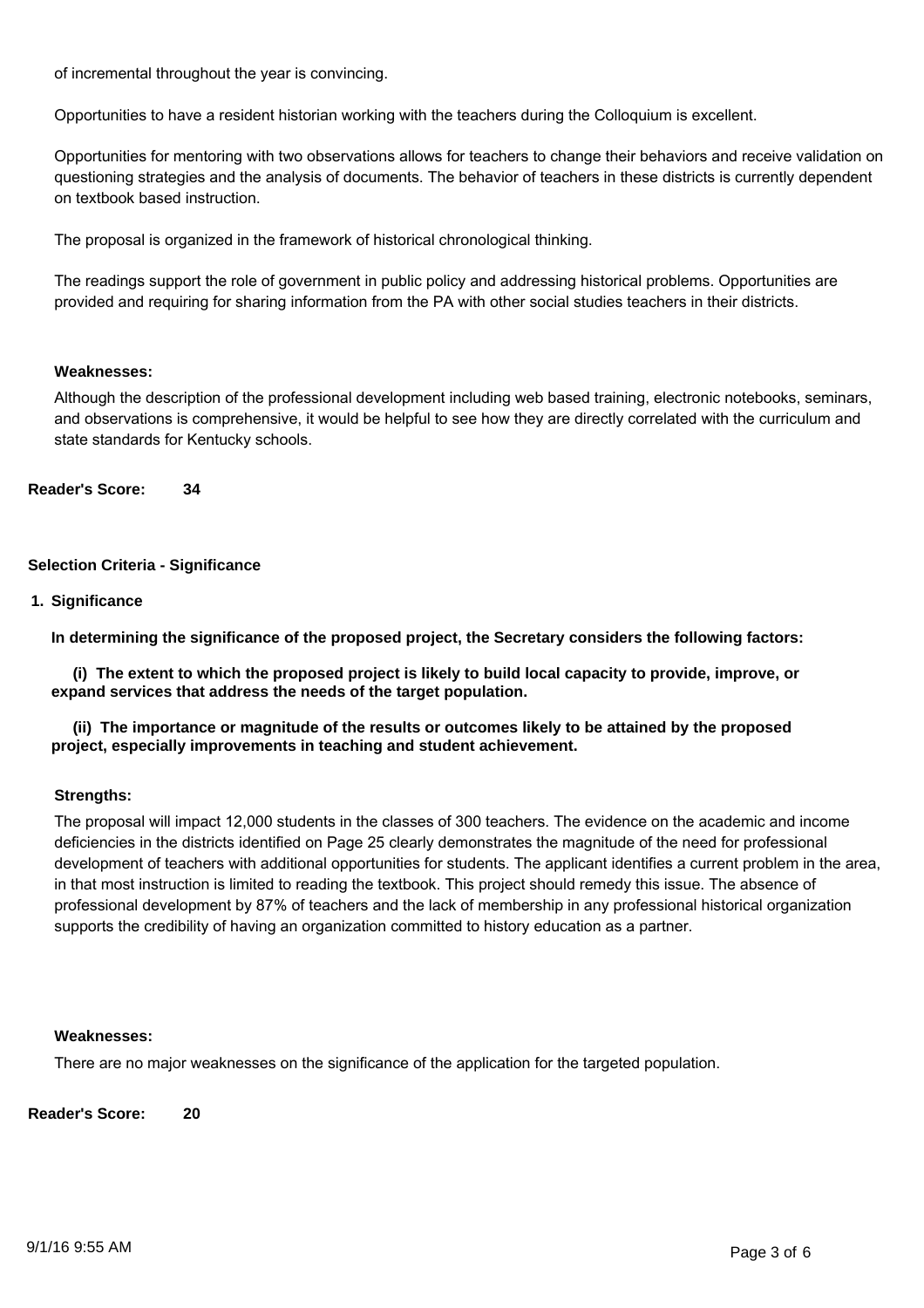**Selection Criteria - Quality of the Management Plan**

**Quality of the Management Plan 1.**

**In determining the quality of the management plan for the proposed project, the Secretary considers the following factors:**

 **(i) The adequacy of the management plan to achieve the objectives of the proposed project on time and within budget, including clearly defined responsibilities, timelines, and milestones for accomplishing project tasks.**

 **(ii) The adequacy of mechanisms for ensuring high-quality products and services from the proposed project.**

## **Strengths:**

The management plan demonstrates a value of participation from all stakeholders in the design of the Advisory Council includes students and administrators in addition to other professionals and grant leaders. The credentials of the faculty and resident historians are impressive. The information provided on pp. 35-38 on the timeline and description of activities and how they are implemented illustrates careful planning and organization. The previous experience of the applicant and its partner with grants for the improvement of history education are added insurance that high quality and effective services will be provided in a comprehensive way. The budget costs are reasonable.

## **Weaknesses:**

It would be helpful to have additional information about how students who have dropped out of high school will be recruited and included in the evaluative assessments when they are not enrolled in school and rubrics requiring the integration of primary sources with an expected level of analysis for the two required research papers by students attending the CA.

**Reader's Score: 29**

**Selection Criteria - Quality of the Project Evaluation**

**Quality of the Project Evaluation 1.**

**In determining the quality of the evaluation, the Secretary considers—**

 **(i) The extent to which the methods of evaluation include the use of objective performance measures that are clearly related to the intended outcomes of the project and will produce quantitative and qualitative data to the extent possible.**

 **(ii) The extent to which the methods of evaluation will provide performance feedback and permit periodic assessment of progress toward achieving intended outcomes.**

### **Strengths:**

The assessments include both objective multiple choice tests from released NAEP tests and open-ended essay questions which will provide qualitative evidence for the experiential learning activities included in the objectives and expected of students. The sharing of quantitative and qualitative data with the Advisory Council on a continuing (quarterly) basis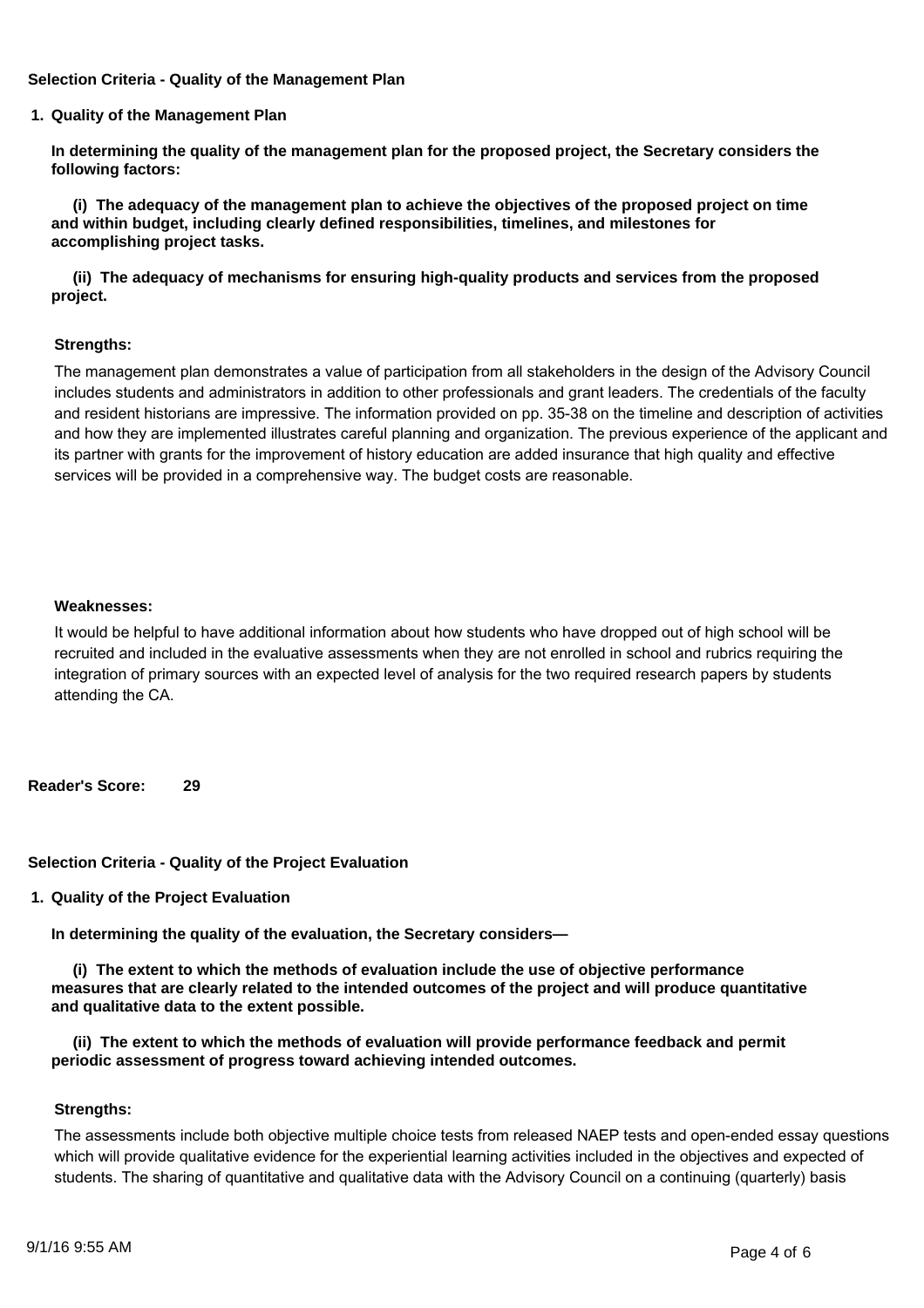provides for continuing feedback and time to respond to feedback with modifications to achieve the desired outcomes. (p. 41) The intended outcome of 20% growth for teachers and students by Year 3 is significant and important for the problems identified with the target population.

## **Weaknesses:**

There are no major weaknesses with the evaluation plan.

**Reader's Score: 15**

## **Priority Questions**

**Competitive Preference Priority - Competitive Preference**

**Competitive Preference Priority (up to 10 points). 1. Supporting High-Need Students**

**Projects that are designed to improve academic outcomes for high-need students (as defined in this notice inviting applications).**

## **Strengths:**

The selection criteria for students is rigorous and includes students with physical disabilities and special needs. The rigorous expectations require students to complete a Capstone project that is researched based. Experiential learning activities, especially the simulation of how a bill becomes a law, are effective strategies for developing the skills for longterm memory, analyzing historical perspectives, and making presentations.

Two activities that deserve commendation are the involvement of the students in Model United Nations and National History Day programs because they are effective ways for improving academic outcomes by deepening content knowledge and an understanding of how governments address complex problems and issues. These activities should surely improve student achievement among high need students.

### **Weaknesses:**

There are no major weaknesses in the proposed Congressional Academy for high need students.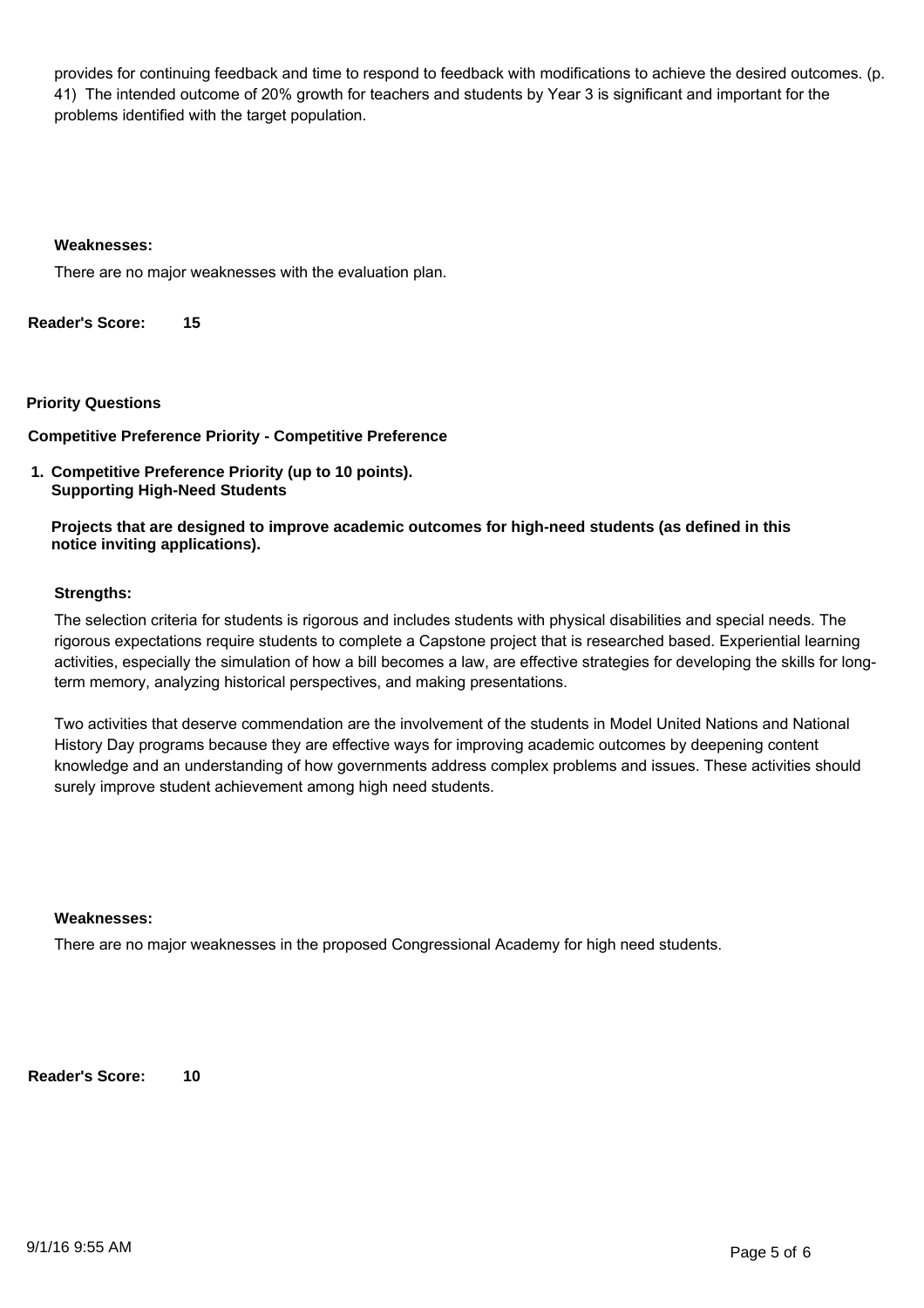**Status: Last Updated: Submitted** 08/25/2016 08:59 PM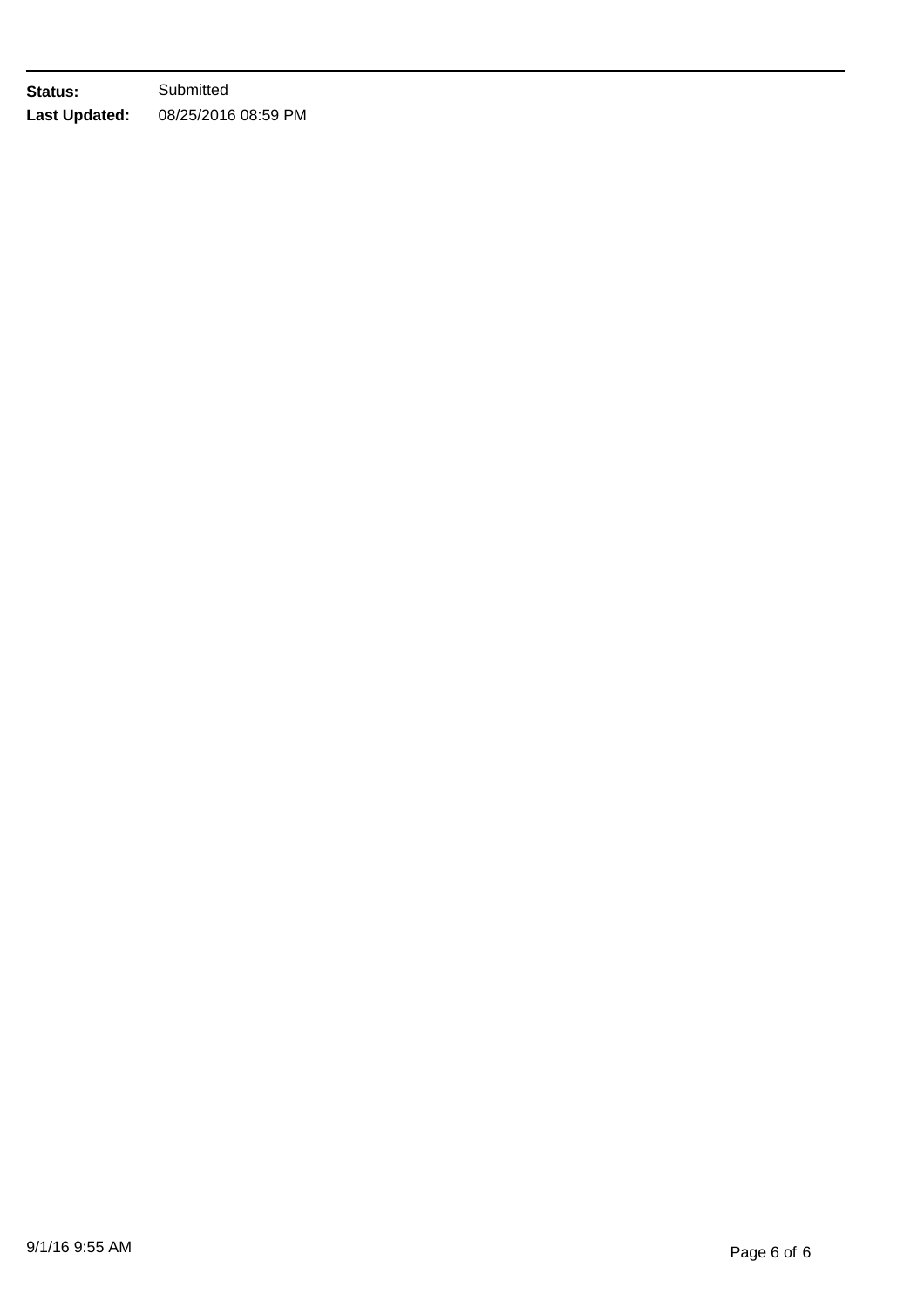Status: Submitted Last Updated: 08/25/2016 10:35 AM

# **Technical Review Coversheet**

**Applicant:** Kentucky Educational Development Corporation (U422A160018) Reader #2: \*\*\*\*\*\*\*\*\*\*\*

|                                          |                  | <b>Points Possible</b> | <b>Points Scored</b> |
|------------------------------------------|------------------|------------------------|----------------------|
| <b>Questions</b>                         |                  |                        |                      |
| <b>Overall Comments</b>                  |                  |                        |                      |
| <b>Overall Comments</b>                  |                  |                        |                      |
| 1. Overall Comments                      |                  | 0                      |                      |
|                                          | <b>Sub Total</b> | 0                      |                      |
| <b>Selection Criteria</b>                |                  |                        |                      |
| <b>Quality of Project Design</b>         |                  |                        |                      |
| 1. Project Design                        |                  | 35                     | 34                   |
| <b>Significance</b>                      |                  |                        |                      |
| 1. Significance                          |                  | 20                     | 20                   |
| <b>Quality of the Management Plan</b>    |                  |                        |                      |
| 1. Management Plan                       |                  | 30                     | 30                   |
| <b>Quality of the Project Evaluation</b> |                  |                        |                      |
| 1. Project Evaluation                    |                  | 15                     | 15                   |
|                                          | <b>Sub Total</b> | 100                    | 99                   |
| <b>Priority Questions</b>                |                  |                        |                      |
| <b>Competitive Preference Priority</b>   |                  |                        |                      |
| <b>Competitive Preference</b>            |                  |                        |                      |
| 1. Competitive Preference                |                  | 10                     | 9                    |
|                                          | <b>Sub Total</b> | 10                     | 9                    |
|                                          | <b>Total</b>     | 110                    | 108                  |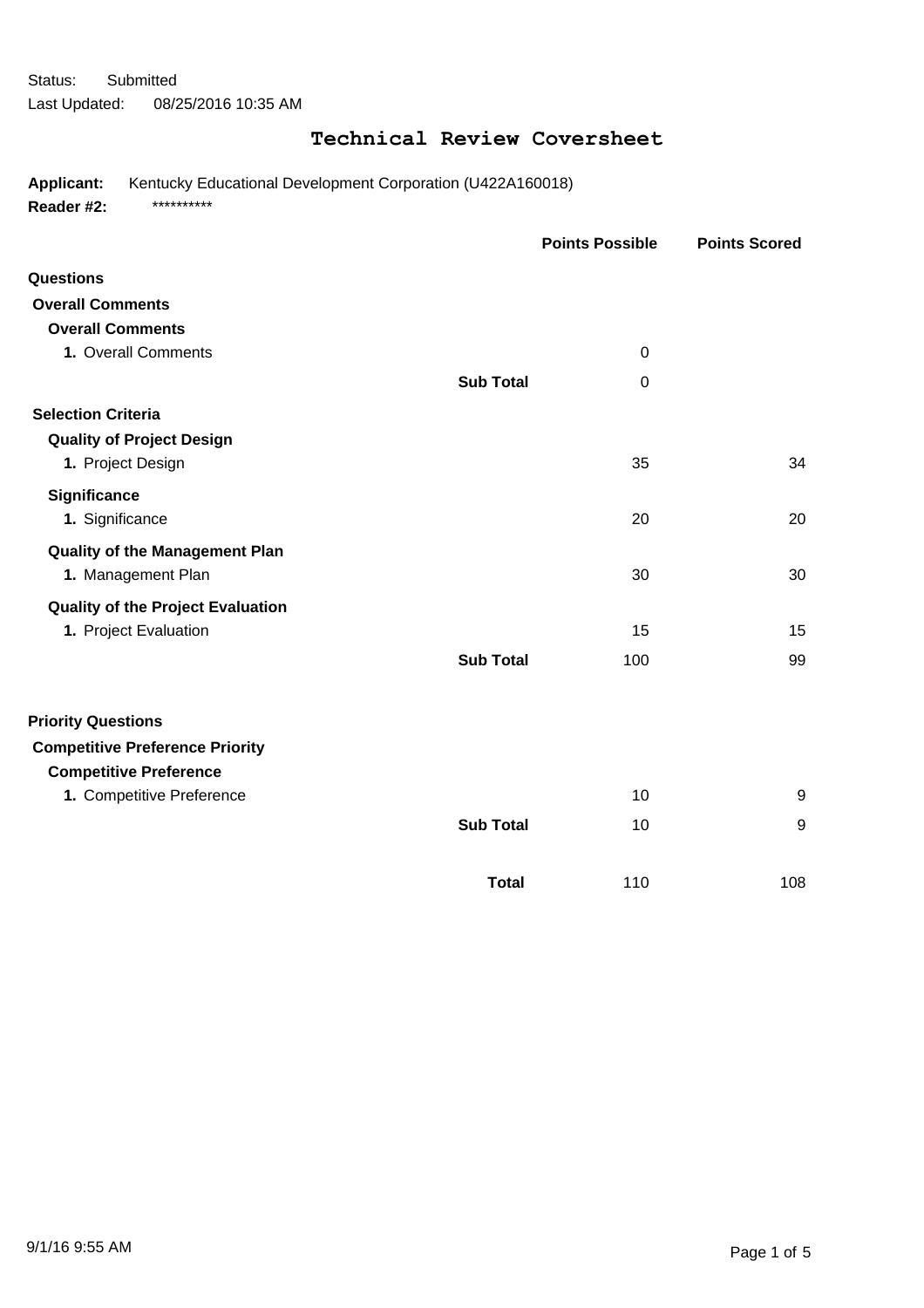## **Technical Review Form**

## **Panel #4 - Academies - 4: 84.422A**

**Reader #2:** \*\*\*\*\*\*\*\*\*\* **Applicant:** Kentucky Educational Development Corporation (U422A160018)

## **Questions**

**Overall Comments - Overall Comments**

## **1. Please enter your overall comments for this application.**

### **General:**

This is an outstanding proposal that meets all of the major criteria of the Funding Opportunity. The applicant has prepared a detailed project plan that involves important partnerships to provide high quality academies to a clearly identified target population.

**Reader's Score:**

## **Selection Criteria - Quality of Project Design**

**Quality of the Project Design 1.**

**In determining the quality of the design of the proposed project, the Secretary considers the following factors:**

 **(i) The extent to which the proposed project represents an exceptional approach to the priority or priorities established for the competition.**

 **(ii) The extent to which the services to be provided by the proposed project involve the collaboration of appropriate partners for maximizing the effectiveness of project services.**

## **(iii) The extent to which the design of the proposed project reflects up-to-date knowledge from research and effective practice.**

### **Strengths:**

The proposed project represents an exceptional approach to the priority because it brings together excellent partners to conduct focused teaching and learning activities in US History and Civics that are designed around the identified needs of the target population. A particular strength of the project design is the ongoing nature of the professional development for the teachers. Instead of a one-off academy, the applicant proposes to conduct a multi-phased professional development experience that includes site-based and web-based sessions during the year, a five-day summer academy and an experiential field immersive experience at appropriate historical sites. An additional positive to this extensive PD is that these workshops are aligned to curriculum changes in the state and incorporating a variety of teaching strategies. Moreover, the PD will be conducted by teams of "master history teacher, a learning specialist and a historian" (p. 5). This model will ensure that the workshops will support teaching and learning in both content and pedagogy while being grounded in practice. This well-rounded, extended professional development experience follows best-practice guidelines in education. The design for the Congressional Academies for students is similarly strong in along some of the same characteristics. Once again the applicant recognizes the importance of having multiple and varied experiences over an extended period of time to increase learning. The project design also takes advantage of integrating in existing programming in the state such as KYA, KUNA and National History Day projects that are appropriate to the overall goals or the project and connects it in a substantive manner the should provide increased impact and sustainability. The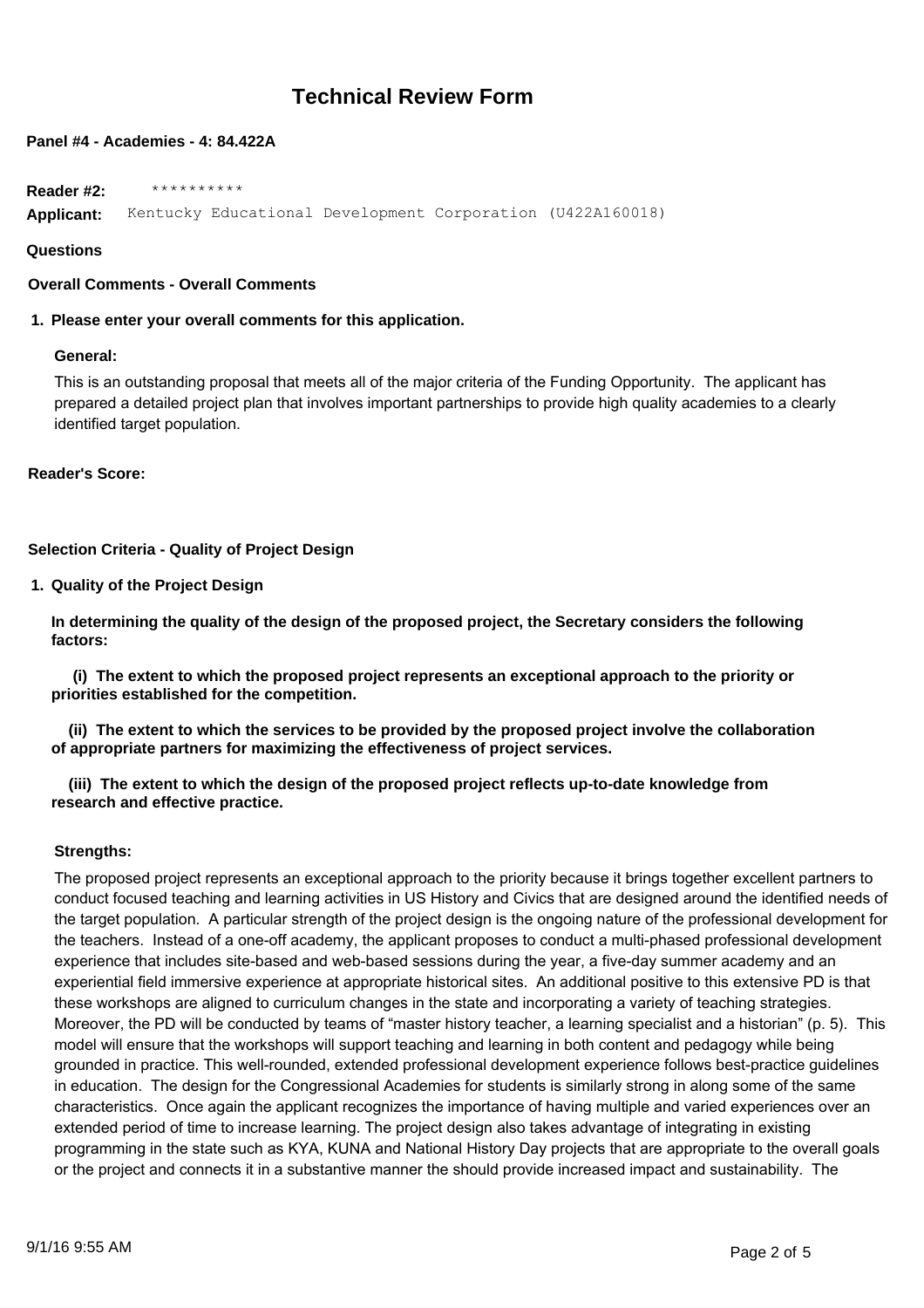partners involved in the project provide unique and important contributions that add to the project design. In particular, the explicit involvement of the Department of Education and school administrators are significant design factors because it increases the probability that the project will be effectively adopted and integrated into the educational process in the target schools. The applicant draws upon appropriate and important research to support the decisions made in the design of the two academy components and the project as a whole.

## **Weaknesses:**

The Presidential Academies for teachers and the Congressional Academies for students are focused on significantly different content and grade levels which creates a small disconnect in the overall project design.

**Reader's Score: 34**

## **Selection Criteria - Significance**

## **Significance 1.**

**In determining the significance of the proposed project, the Secretary considers the following factors:**

 **(i) The extent to which the proposed project is likely to build local capacity to provide, improve, or expand services that address the needs of the target population.**

 **(ii) The importance or magnitude of the results or outcomes likely to be attained by the proposed project, especially improvements in teaching and student achievement.**

## **Strengths:**

The proposed project provides an excellent plan for building local capacity among the target population. The applicant provides a detailed analysis of the needs of teachers starting on page 25 that is based on school and project partner data collection. Moreover, the applicant shares additional information gathered from a multiple sources on the target populations needs. This data is then used to ensure that the project will provide the content, pedagogical and experiential supports teachers and students need to make significant improvements in the teaching and learning of U.S. History and Civics. This logical connection between identified needs and proposed activities increases the significance of the impact. The table on pages 28-30 provides detailed information on this alignment and carries over logically to the project objectives and high performance measures listed in the subsequent table starting on page 30. The project is planned to directly impact 300 teachers and 600 high school students over the course of three years with an estimated indirect impact of 12,321 students of the participating teachers. In addition, Presidential Academies for Administrators will be provided to create administrative support for the project. This is a significant step towards institutionalizing the project within the targeted schools and district especially since it will be conducted in conjunction with a recognized leader in the field (Guskey) in collaboration with the Kentucky Department of Education.

### **Weaknesses:**

None.

**Reader's Score: 20**

## **Selection Criteria - Quality of the Management Plan**

## **Quality of the Management Plan 1.**

**In determining the quality of the management plan for the proposed project, the Secretary considers the following factors:**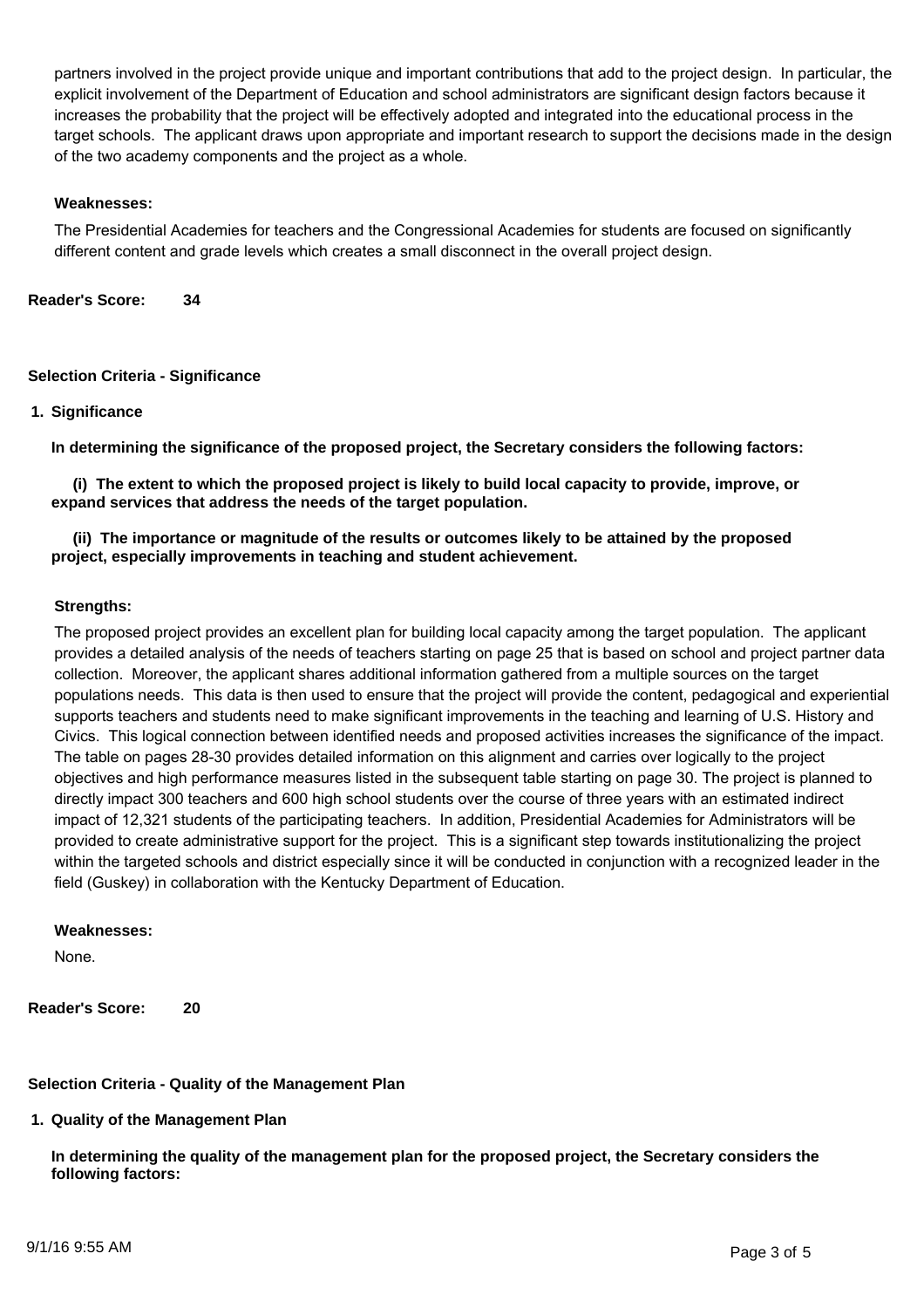**(i) The adequacy of the management plan to achieve the objectives of the proposed project on time and within budget, including clearly defined responsibilities, timelines, and milestones for accomplishing project tasks.**

 **(ii) The adequacy of mechanisms for ensuring high-quality products and services from the proposed project.**

## **Strengths:**

The management plan is clearly defined in terms of individual responsibilities, activity timeline and project milestones. This is a complex project that requires detailed planning and multiple formative and summative measures of achievement – all of which are provided. Moreover, the proposal outlines a coherent strategy for ensuring high quality products and services from the project that involves regular feedback of data from multiple sources, including master teachers, aligned to benchmarks and outcomes. Furthermore, the leadership of the project has considerable experience and capacity to manage this large endeavor. The use of an Advisory Council made up of both non-governmental and governmental members (p. 33) provides a strong administrative mechanism for the project and also a mechanism for dissemination and replication at the end of the funding period.

## **Weaknesses:**

None.

**Reader's Score: 30**

**Selection Criteria - Quality of the Project Evaluation**

**Quality of the Project Evaluation 1.**

**In determining the quality of the evaluation, the Secretary considers—**

 **(i) The extent to which the methods of evaluation include the use of objective performance measures that are clearly related to the intended outcomes of the project and will produce quantitative and qualitative data to the extent possible.**

## **(ii) The extent to which the methods of evaluation will provide performance feedback and permit periodic assessment of progress toward achieving intended outcomes.**

### **Strengths:**

The proposal includes a detailed evaluation plan composed of both formative and summative data collection and evaluation. This data includes both internal project measurements and also external measures such as performance on College Boards, AP and NAEP assessments. The several tables throughout the evaluation section of the proposal provide explicit information that will allow for continual and objective measurement of both project progress and objective achievement. Quantitative and qualitative data is collected on teacher, student and Principal outcomes and will be provided in reports to the proposed Advisory Council quarterly. The amount, quality and timeliness of the evaluation are rigorous and will provide a nearly continuous flow of information on the project.

### **Weaknesses:**

None.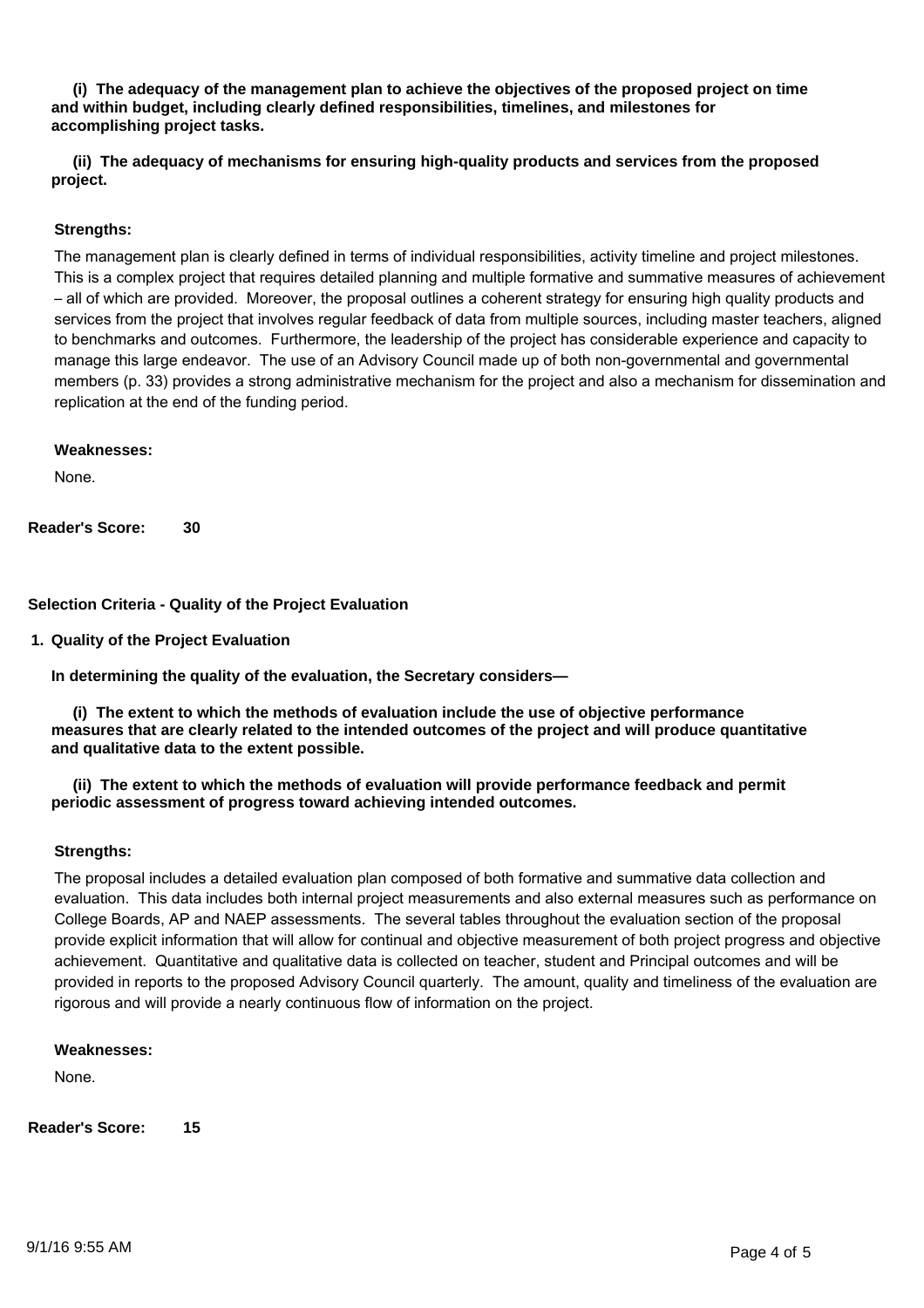## **Priority Questions**

## **Competitive Preference Priority - Competitive Preference**

**Competitive Preference Priority (up to 10 points). 1. Supporting High-Need Students**

**Projects that are designed to improve academic outcomes for high-need students (as defined in this notice inviting applications).**

## **Strengths:**

The applicant has clearly identified a target population of high need students (p. 15, 24 & 25) and detailed plans to provide experiences tailored to improve academic outcomes for those students. In particular, the project engages these highneed student populations in a variety of learning experiences over a sustained period of time. Intentionally deepening of student hand's on experience in US History and Civics is a recognized strategy for addressing the achievement and civic engagement gap typical of high-need students. In addition, the applicant makes the convincing case that the project will also provide more robust teacher preparation for providing these types of learning experiences for their students.

### **Weaknesses:**

While the applicant certainly targets a high-need student population and proposes strategies that are recognized to increase outcomes among these students, they fail to identify that they intentionally have selected activities to bring about improved outcomes. A stronger plan would draw upon the research on civic engagement and achievement of high-need students to select specific interventions to meet their needs and improve their outcomes.

| <b>Status:</b> | Submitted           |
|----------------|---------------------|
| Last Updated:  | 08/25/2016 10:35 AM |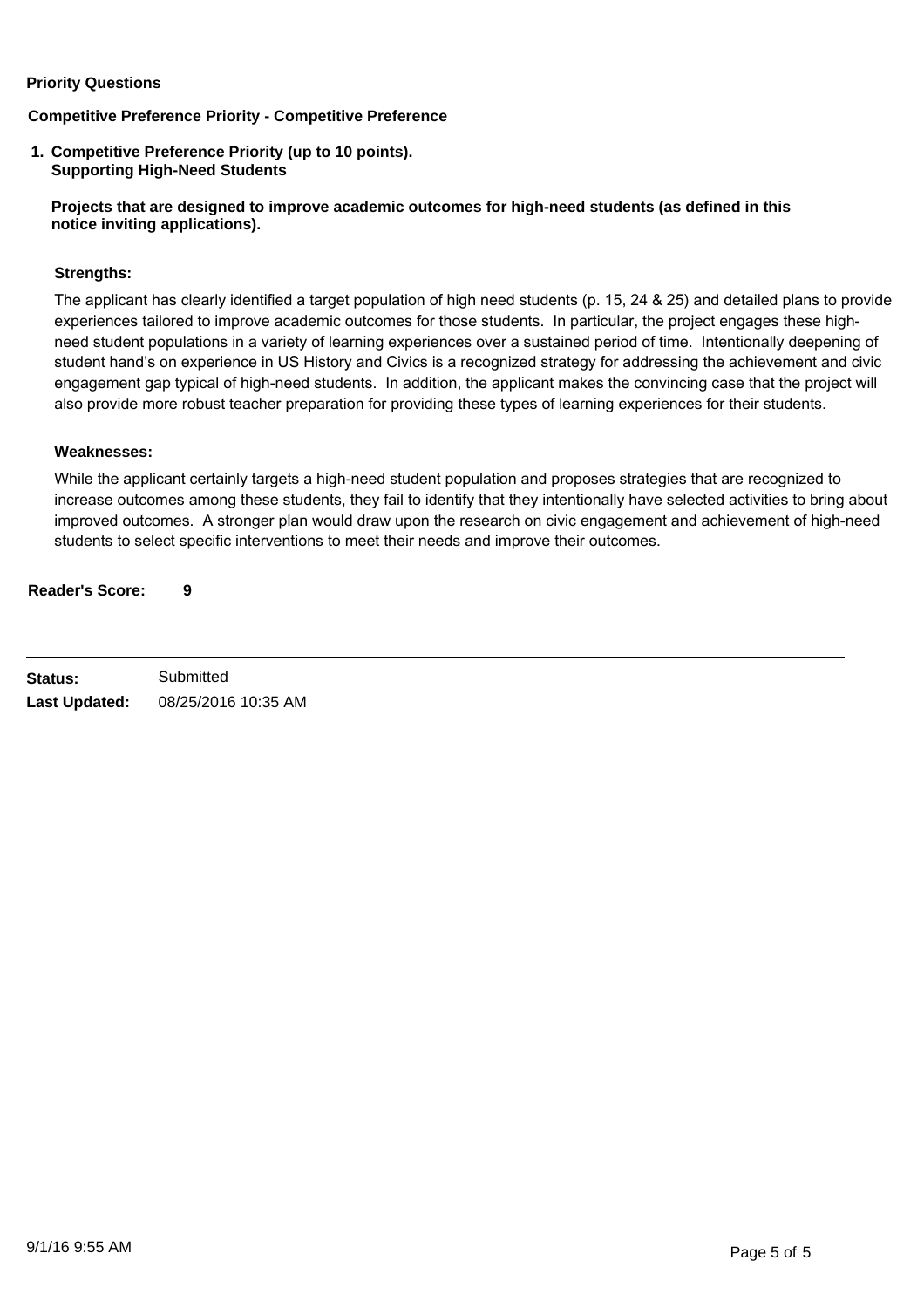Status: Submitted Last Updated: 08/25/2016 12:30 PM

# **Technical Review Coversheet**

**Applicant:** Kentucky Educational Development Corporation (U422A160018) Reader #3: \*\*\*\*\*\*\*\*\*\*\*

|                                          |                  | <b>Points Possible</b> | <b>Points Scored</b> |
|------------------------------------------|------------------|------------------------|----------------------|
| Questions                                |                  |                        |                      |
| <b>Overall Comments</b>                  |                  |                        |                      |
| <b>Overall Comments</b>                  |                  |                        |                      |
| 1. Overall Comments                      |                  | $\Omega$               | 0                    |
|                                          | <b>Sub Total</b> | $\Omega$               | $\Omega$             |
| <b>Selection Criteria</b>                |                  |                        |                      |
| <b>Quality of Project Design</b>         |                  |                        |                      |
| 1. Project Design                        |                  | 35                     | 35                   |
| <b>Significance</b>                      |                  |                        |                      |
| 1. Significance                          |                  | 20                     | 20                   |
| <b>Quality of the Management Plan</b>    |                  |                        |                      |
| 1. Management Plan                       |                  | 30                     | 30                   |
| <b>Quality of the Project Evaluation</b> |                  |                        |                      |
| 1. Project Evaluation                    |                  | 15                     | 15                   |
|                                          | <b>Sub Total</b> | 100                    | 100                  |
| <b>Priority Questions</b>                |                  |                        |                      |
| <b>Competitive Preference Priority</b>   |                  |                        |                      |
| <b>Competitive Preference</b>            |                  |                        |                      |
| 1. Competitive Preference                |                  | 10                     | 10                   |
|                                          | <b>Sub Total</b> | 10                     | 10                   |
|                                          | <b>Total</b>     | 110                    | 110                  |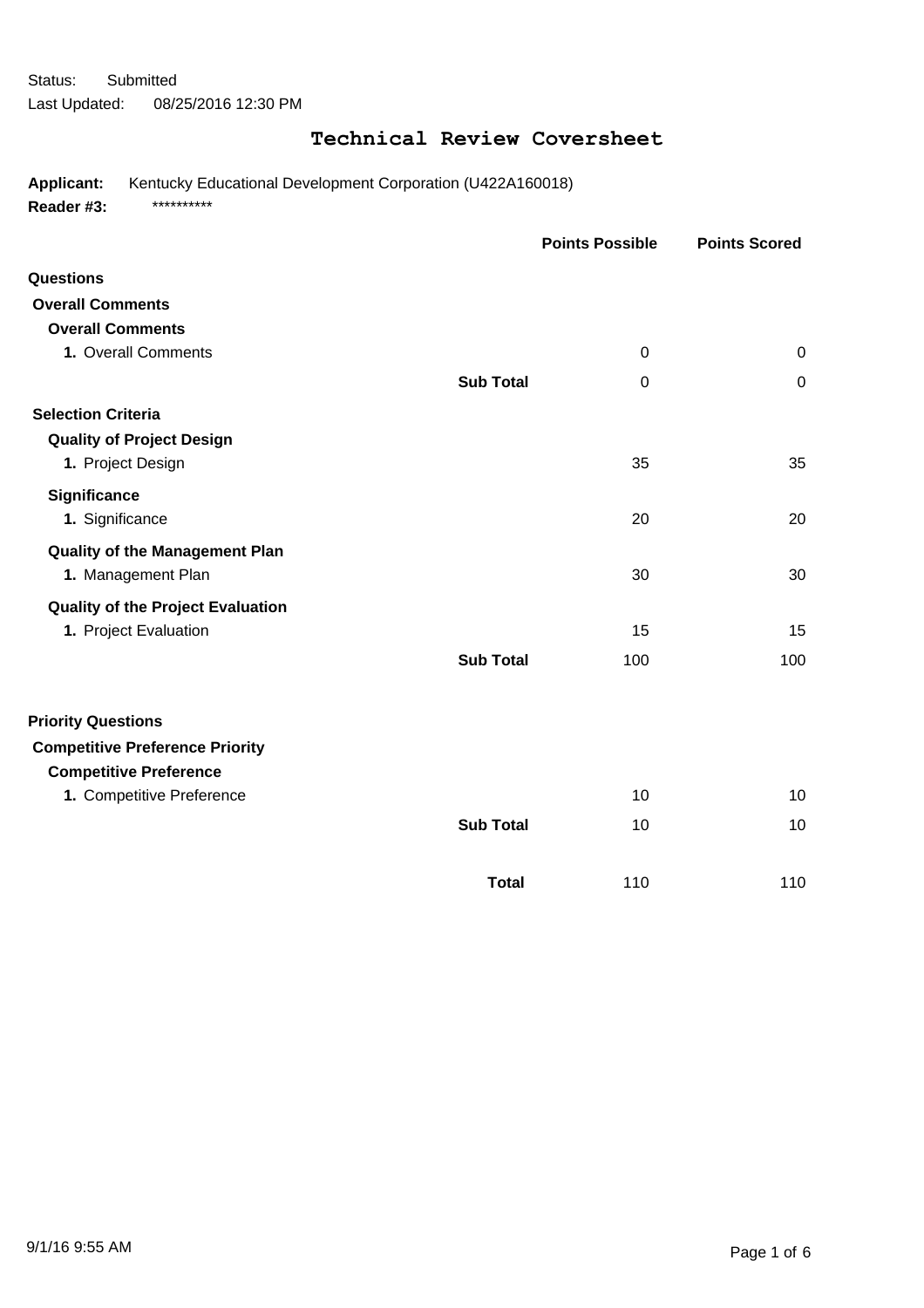## **Technical Review Form**

## **Panel #4 - Academies - 4: 84.422A**

**Reader #3:** \*\*\*\*\*\*\*\*\*\* **Applicant:** Kentucky Educational Development Corporation (U422A160018)

### **Questions**

**Overall Comments - Overall Comments**

## **1. Please enter your overall comments for this application.**

### **General:**

Project History Education through Advanced Research and Technology – (H.E.A.R.T.) in partnership with a number of organizations is a comprehensive proposal that will support the establishment of Presidential Academies for the Teaching of American History and Civics that offer workshops for 300 veteran and new teachers which will strengthen their knowledge of American history and civics; and (2) Congressional Academies for Students of American History and Civics to provide 600 High-Need high school students with opportunities to develop a broader and deeper understanding of these subjects. A research and coordinated professional development program will be provided by a National Council of History Education (NCHE) 5-day Colloquium presented daily by a Historian, a History Education Specialist and a Master Teacher. There will also be a 4 day Experiential Immersion Presidential Academy that will provide onsite experiences and content experts from the partners. The outcome of the project is to increase content knowledge, increase student achievement and interest, create partnerships and improve principal effectiveness.

**Reader's Score: 0**

## **Selection Criteria - Quality of Project Design**

**Quality of the Project Design 1.**

**In determining the quality of the design of the proposed project, the Secretary considers the following factors:**

 **(i) The extent to which the proposed project represents an exceptional approach to the priority or priorities established for the competition.**

 **(ii) The extent to which the services to be provided by the proposed project involve the collaboration of appropriate partners for maximizing the effectiveness of project services.**

 **(iii) The extent to which the design of the proposed project reflects up-to-date knowledge from research and effective practice.**

### **Strengths:**

Kentucky Educational Development Cooperative (KEDC) with a number of effective partner organizations will provide for a Presidential Academies for the Teaching of American History and Civics that will impact and focus on 300 teachers and Congressional Academies for 600 high need high school students. The application of Presidential Academies is included to demonstrate the effectiveness of using original documents and other source materials to gain a better understanding of how noted individuals have impacted the shape and focus of the Nation. (e 18-19) Different strategies such as discussion groups, role-playing and debates are effective approaches to support online classrooms using standard approaches to allow for sharing and dissemination of units. (e 19) The Project, History Education through Advanced Research and Technology – (H.E.A.R.T.) will use a unique Electronic Resource Notebook (ERN) to collect and distribute resources materials to all teachers and others who can benefit from the online materials. Effective experiential approaches will be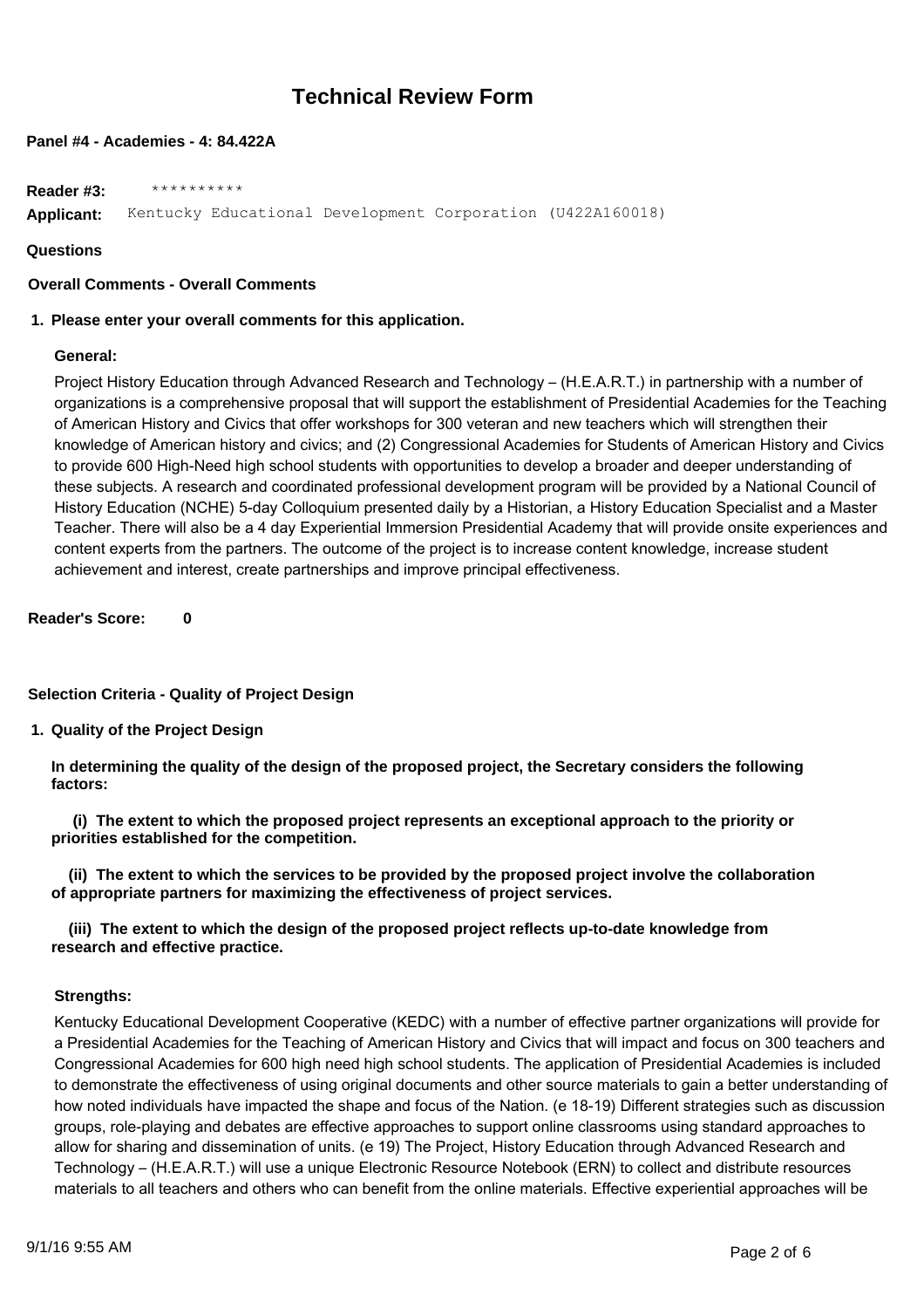used as well to experience history from a personal perspective to be shared with students. (e 21) The appropriate use of History Mentoring and Observation (HMO) will provide feedback on the changes of teacher/s instructional practices. (e 22) The use of a web-based training will provide access to online lessons, discussion boards, curriculum resources and interactive teaching intranet-based electronic learning platform. Administrators, who have teachers involved in the program, will also receive training on what teachers are learning in the Presidential Academies and can attend any Academy sessions. (e 29) A comprehensive and focused Congressional Academy will be held at Eastern Kentucky University with a list of appropriate topics that will engage students. Additionally, a second session will be held in Washington D.C. to explore how the three branches of government work. (e 31) The Kentucky Youth Assembly, which serves as a model state government, will also have participation of the students from the project. This program provides for a unique opportunity to learn about many issues, develop critical thinking skills, and share beliefs and engage with peers from the Commonwealth. This is an example of working with other organizations to support the efforts of the Academy. Students will also complete a Capstone Project that promotes and encourages the research process, inquirybased and applied learning sessions and other positive and constructive skills to complete the activity. (e 32)

The collaborative effort is designed to involve the various organizations and partners to promote and support the project. MOUs described the commitment and level of expertise and a chart describes the specific activities and contribution for each member that includes the National Council for History Education who will coordinate a 5-day Presidential Academy, followed by 4-day Experiential Immersion Presidential Academy with additional expertise and topics from the partner organization experts. (e 33) The applicant provided solid research studies to support the efforts contained within the project. As an example, Guskey identified well-designed and 6-12 months of continuous professional development, which can increase student achievement by almost 21 percentage points. (e 35) Extensive and comprehensive research is presented in the proposal to demonstrate the approach and strategies that will be shared and implemented throughout the project.

### **Weaknesses:**

No weaknesses noted.

**Reader's Score: 35**

## **Selection Criteria - Significance**

## **Significance 1.**

**In determining the significance of the proposed project, the Secretary considers the following factors:**

 **(i) The extent to which the proposed project is likely to build local capacity to provide, improve, or expand services that address the needs of the target population.**

## **(ii) The importance or magnitude of the results or outcomes likely to be attained by the proposed project, especially improvements in teaching and student achievement.**

## **Strengths:**

Data on a chart is provided that effectively demonstrates the needs of the students based on 2014-15 Kentucky Core Content Test of U.S. History Percent (%) scoring Proficient or Distinguished. The schools have identified and targeted American History/Civics as an area that needs improved student achievement. (e 40-41) The applicant described the effective approach of targeted trainings by Presidential Academies that focus on engaging teacher methodologies, increasing teacher content knowledge, disseminating content knowledge and a number of other effective strategies. (e 41) The project aims to integrate conceptual and contextual content along with teaching strategies that is engaging and promotes students' understanding of American History/Civics. Additionally, there will be master teachers who will provide continued support of new staff and mentors will use the training of trainers to ensure colleagues in the schools receive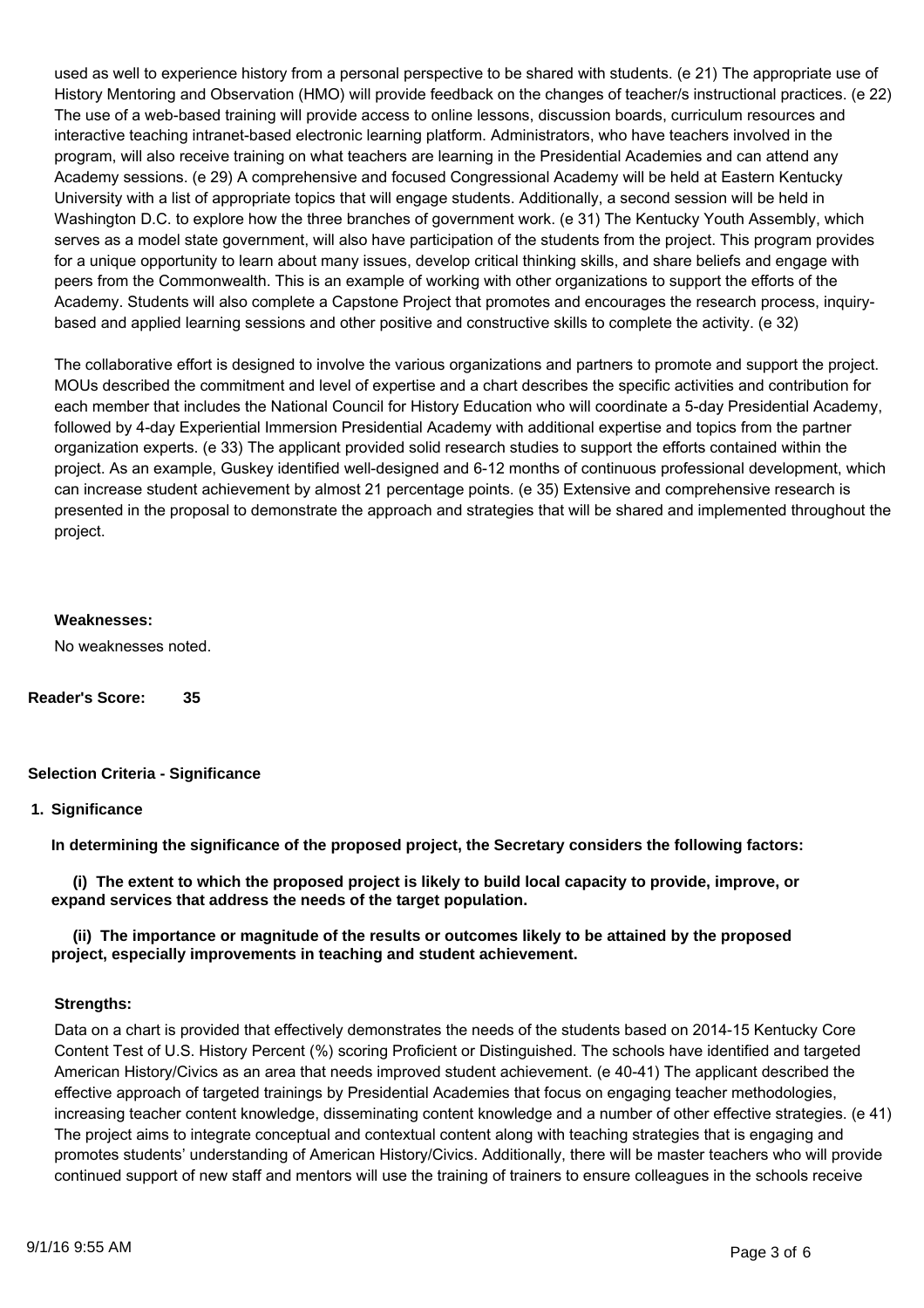high quality products and resources. (e 39) PLCs will also support the implementation of this project by establishing strong linkage to local/national historians.

The use of teacher portfolios is another example of an effective and innovative approach explained in the proposal. Teachers will keep notes on lessons learned, lesson plans, sample classroom activities, and sample assessments. (e 43) Additional strategies' such as observations, blended learning opportunities, networking and other effective approaches were discussed in the proposal to expand and improve the content knowledge and activities in the classroom for improved student achievement. A chart presented the gaps in services identified through the disaggregation of data and how the project will address these needs. (e 43-45)

There will be an Advisory Council to monitor and oversee the project design, fidelity of implementation, sustained and high quality professional development and a number of other outcomes. This is identified in a chart included in the proposal that effectively delineates the activity objectives, coherent performance measures and progress outcomes to sustain the training program. (e 45-48) Each objectives has a performance measure as demonstrated by objective 2 that states Increase student achievement in American History/Civics in each year of the project and includes the performance measures that student achievement in American History and civics for students of participating teachers on NAEP released items will increase yr 1; 10%, yr 2; 15%, yr 3; 20%. (e 46) These are reasonable and specific measures identified in the proposal.

### **Weaknesses:**

No weakness noted.

**Reader's Score: 20**

## **Selection Criteria - Quality of the Management Plan**

## **Quality of the Management Plan 1.**

**In determining the quality of the management plan for the proposed project, the Secretary considers the following factors:**

 **(i) The adequacy of the management plan to achieve the objectives of the proposed project on time and within budget, including clearly defined responsibilities, timelines, and milestones for accomplishing project tasks.**

 **(ii) The adequacy of mechanisms for ensuring high-quality products and services from the proposed project.**

## **Strengths:**

The Advisory Council (AC) will consist of representatives from the partners, student and teacher representatives and Superintendent. (e 48) Some of the responsibilities of the AC include monitor the grant for ongoing modification/ improvement, oversee the budget, evaluate progress, develop professional development activities and a umber of other responsibilities. (e 48-49) Kentucky Educational Development Cooperative (KEDC) will assure that all appropriate resources are provided for the project to be implemented with fidelity. A project director will be hired who has extensive experience in directing program activities and services to support the implementation of a grant. There are specific responsibilities listed in the proposal that provide detail tasks for the Project Director. He will devote 33% of their time to the project. There is a chart that describes in detail the staff titles, responsibilities and qualifications. (e 50-51) A timeline that includes proposed project period by month, milestones and responsible partner is presented in the proposal as well. (e 51-53) KEDC, NCHE and partners to ensure a successful project development and implementation, will provide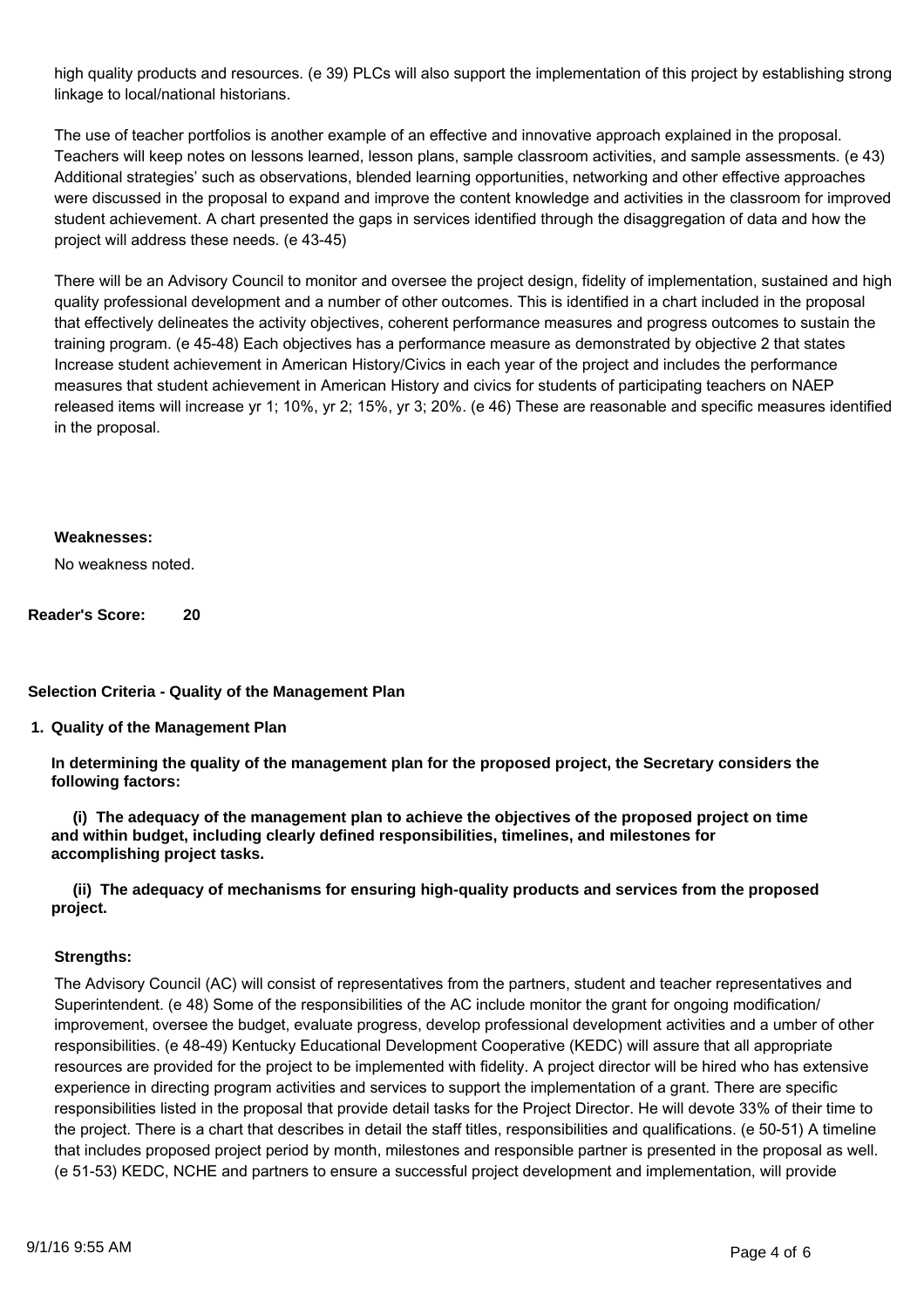complete and extensive support. The budget appears to be reasonable incurring on a per participant cost of 1,983.33. (e 154)

**Weaknesses:**

No weakness noted.

**Reader's Score: 30**

**Selection Criteria - Quality of the Project Evaluation**

**Quality of the Project Evaluation 1.**

**In determining the quality of the evaluation, the Secretary considers—**

 **(i) The extent to which the methods of evaluation include the use of objective performance measures that are clearly related to the intended outcomes of the project and will produce quantitative and qualitative data to the extent possible.**

 **(ii) The extent to which the methods of evaluation will provide performance feedback and permit periodic assessment of progress toward achieving intended outcomes.**

## **Strengths:**

An external evaluator will be employed to ensure that the project is implemented with fidelity. Quantitative and qualitative data collections will be collected and reported to the AC. A list is each is included in the proposal. Summative and formative data will be collected as well. The applicant included charts to identify the performance measures and outcomes and data sources and analysis methods. (e 56-60) The charts identify the key questions to be addressed such as 1. How can Academies Increase Teacher Content Knowledge?, describe the Proposed Methods for Addressing Questions, outcome measures and timelines and a number of other strategies for collecting and analyzing data to support the project. The project will use pre and posttest measures of evaluation to determine any statistically significant gains by teachers and students tested.

There will be feedback established to promote and implement mid course corrections (if necessary) to assure changes and continuous improvement. Formative evaluations will promote adjustments, schedules, allocation of resources, and other management decisions. Summative evaluations will provide objective data to recommend any changes to each program component. Other effective strategies to collect data on the project outcomes were clearly delineated and described in the proposal.

**Weaknesses:**

No weaknesses noted.

**Reader's Score: 15**

### **Priority Questions**

**Competitive Preference Priority - Competitive Preference**

**Competitive Preference Priority (up to 10 points). 1. Supporting High-Need Students**